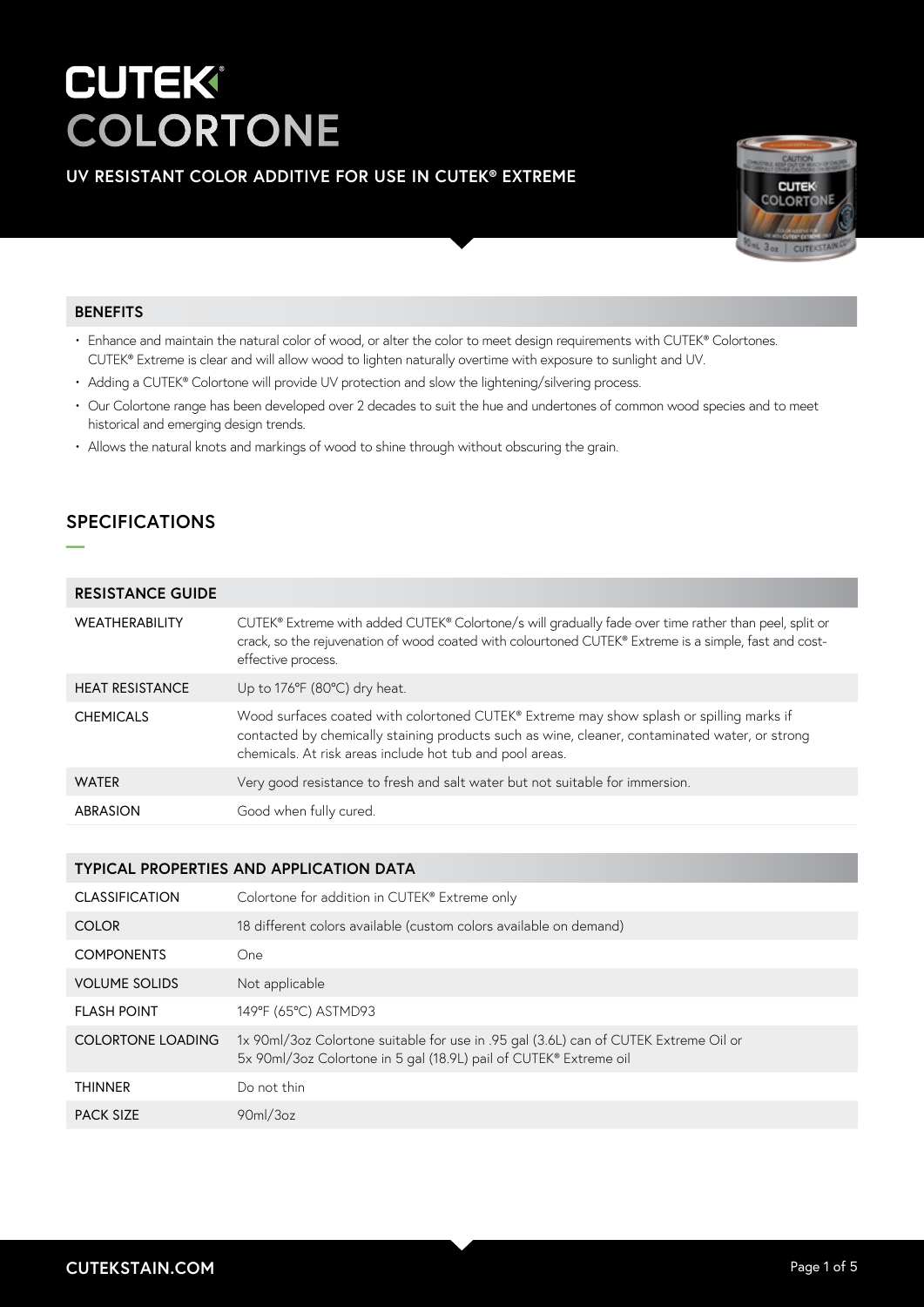

### **COLORTONE USE GUIDELINES**

This is a guide only and not to be used as a specification. Contact CUTEK® to discuss your specific project requirements.

| WOOD CONDITION/<br><b>DESIRED EFFECT</b>                                                                       | <b>SITUATION</b> | <b>PREPARATION</b>                                                                                                                                                    | <b>PROTECTION</b>                     | ADD CUTEK®<br><b>COLORTONE?</b><br>(Y/N) |
|----------------------------------------------------------------------------------------------------------------|------------------|-----------------------------------------------------------------------------------------------------------------------------------------------------------------------|---------------------------------------|------------------------------------------|
| NEW Wood<br>Retain freshly oiled look or alter the wood color                                                  | Exterior         | Clean with CUTEK® Wood<br>Reviver if tannin/water/<br>iron stained<br>Otherwise clean with<br>CUTEK <sup>®</sup> Quickclean                                           | Apply 2 coats<br>of CUTEK®<br>Extreme | Y                                        |
| NEW Wood<br>Stabilize & allow to naturally lighten/silver                                                      | Exterior         | Clean with CUTEK® Wood<br>Reviver if tannin/water/<br>iron stained<br>otherwise clean with<br>CUTEK <sup>®</sup> Quickclean                                           | Apply 2 coats<br>of CUTEK®<br>Extreme | $\mathsf{N}$                             |
| OLD WOOD -<br>Previously Coated in CUTEK® Extreme<br>Retain freshly oiled look or alter the wood color         | Exterior         | Clean with CUTEK® Wood<br>Reviver if maintenance has<br>been neglected and wood<br>is grayed, heavily stained or<br>has an excessive build-up of<br>CUTEK® Colortone. | Apply 1 coat<br>of CUTEK®<br>Extreme  | $\mathsf Y$                              |
|                                                                                                                |                  | Otherwise clean with<br>CUTEK® Quickclean.                                                                                                                            |                                       |                                          |
| OLD WOOD -<br>Previously Coated in CUTEK® Extreme<br>Stabilize & allow to naturally lighten/silver             | Exterior         | Remove previous coating<br>with CUTEK® Wood Stripper<br>then clean with<br>CUTEK® Wood Reviver                                                                        | Apply 2 coats<br>of CUTEK®<br>Extreme | $\mathsf{N}$                             |
| OLD WOOD -<br>Previously coated with film forming coating<br>Retain freshly oiled look or alter the wood color | Exterior         | Remove previous coating<br>with CUTEK® Wood Stripper<br>then clean with<br>CUTEK® Wood Reviver                                                                        | Apply 2 coats<br>of CUTEK®<br>Extreme | $\mathsf Y$                              |
| OLD WOOD -<br>Previously coated with film forming coating<br>Stabilize & allow to naturally lighten/silver     | Exterior         | Remove previous coating<br>with CUTEK® Wood Stripper<br>then clean with<br>CUTEK <sup>®</sup> Wood Reviver                                                            | Apply 2 coats<br>of CUTEK®<br>Extreme | $\mathsf{N}$                             |
| OLD WOOD -<br>Previously uncoated<br>Stabilize & allow to naturally lighten/silver                             | Exterior         | Clean with CUTEK® Wood<br>Reviver if tannin/water/<br>iron stained<br>otherwise clean with<br>CUTEK <sup>®</sup> Quickclean                                           | Apply 2 coats<br>of CUTEK®<br>Extreme | $\mathsf{N}$                             |
| OLD WOOD -<br>Previously uncoated<br>Retain freshly oiled look or alter the wood color                         | Exterior         | Clean with CUTEK® Wood<br>Reviver if tannin/water/<br>iron stained<br>otherwise clean with<br>CUTEK® Quickclean                                                       | Apply 2 coats<br>of CUTEK®<br>Extreme | $\mathsf Y$                              |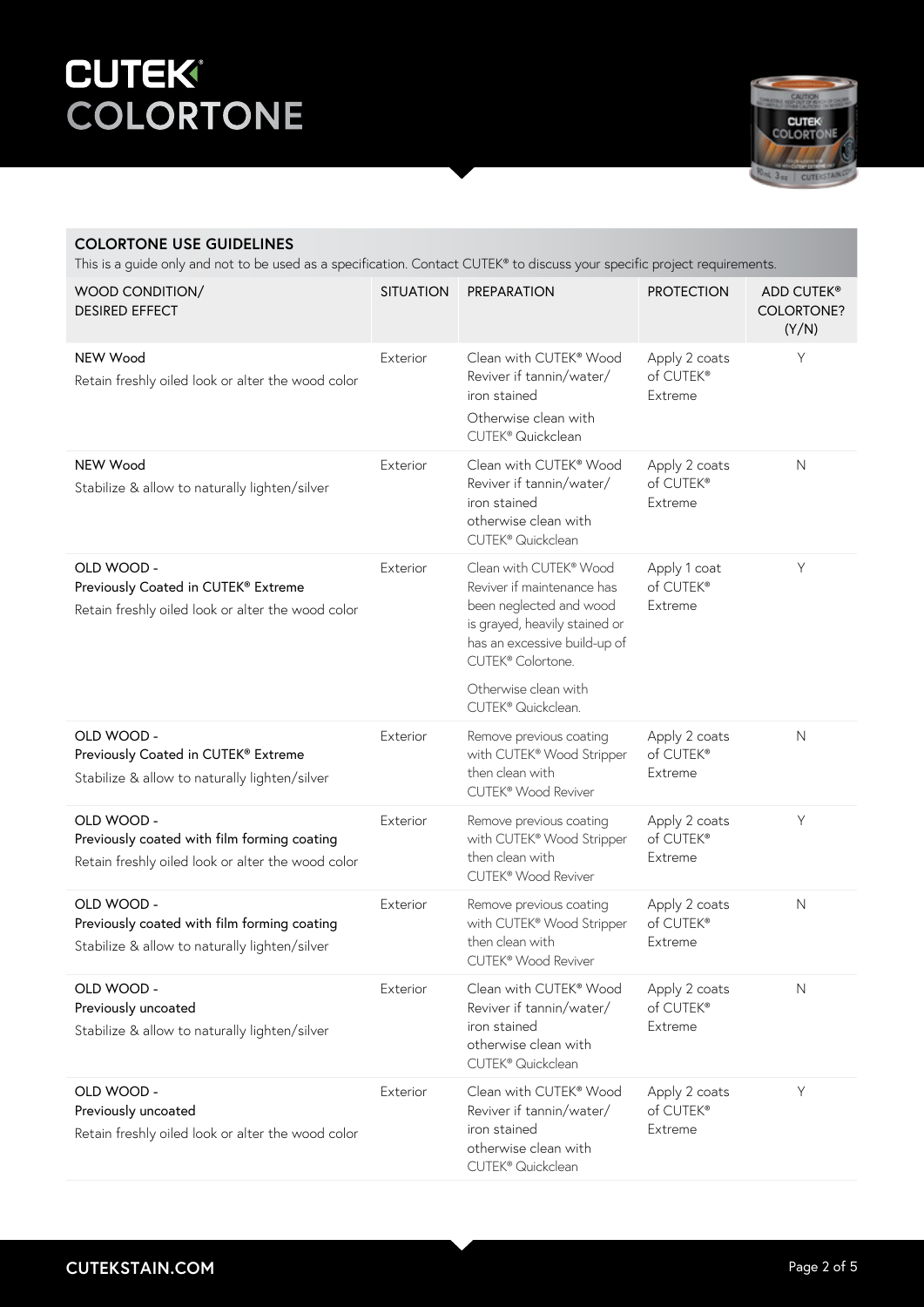

# **DIRECTIONS FOR USE**

**—**

| <b>APPLICATION</b>                       |                                                                                                                                                                                                                                                                                                                                                                                                                                                                                                                                                                                                                                                                                                                                                                                                                                                                                                                                                      |
|------------------------------------------|------------------------------------------------------------------------------------------------------------------------------------------------------------------------------------------------------------------------------------------------------------------------------------------------------------------------------------------------------------------------------------------------------------------------------------------------------------------------------------------------------------------------------------------------------------------------------------------------------------------------------------------------------------------------------------------------------------------------------------------------------------------------------------------------------------------------------------------------------------------------------------------------------------------------------------------------------|
| <b>APPLICATION</b><br><b>PRECAUTIONS</b> | Before you get started: Note the hazards and precautions on the website and the can labelling, and<br>ensure that you use the correct safety equipment as detailed in the Safety Data Sheet.<br>Full list of application precautions is available on our website at www.cutekstain.com, or by<br>checking with customer service on 1-833-692-8835.<br>DO NOT SWALLOW.                                                                                                                                                                                                                                                                                                                                                                                                                                                                                                                                                                                |
| <b>COLORTONE OVERVIEW</b>                | <b>Understanding Colortones</b>                                                                                                                                                                                                                                                                                                                                                                                                                                                                                                                                                                                                                                                                                                                                                                                                                                                                                                                      |
|                                          | It's important to understand that CUTEK® Extreme is a unique penetrating oil system designed to<br>enhance the natural color and grain of wood. CUTEK® Extreme is sold as a clear oil that can be used to<br>protect the wood from moisture and moisture related movement such as cupping, warping and splitting.<br>Using just the clear oil will protect the wood, providing stability and structural integrity while allowing<br>it to naturally lighten to produce a silver weathered patina over time. The soft natural lightening and<br>silvering of the wood represents a low care option and is becoming an increasingly popular way to leave<br>wood in weather exposed settings.                                                                                                                                                                                                                                                          |
|                                          | Wood projects using clear CUTEK® oil that have silvered can easily be returned back to the wood's<br>original color using CUTEK® Wood Reviver and high pressure washing, followed by further applications of<br>CUTEK® Extreme clear oil.                                                                                                                                                                                                                                                                                                                                                                                                                                                                                                                                                                                                                                                                                                            |
|                                          | However, if you desire to maintain the original color of the 'freshly oiled' wood then you need to purchase<br>a CUTEK® Colortone to add to the clear CUTEK® Extreme. It is important that the Colortone that you<br>choose is suited to your selected wood as it should further enhance the natural color and grain and help to<br>maintain its "natural" color over a longer period of time.                                                                                                                                                                                                                                                                                                                                                                                                                                                                                                                                                       |
|                                          | If you would like to alter the color of your wood (e.g. make your wood look lighter or darker than its natural<br>state), there are Colortones that can help you meet your design requirements. Always obtain a Pre-Mixed<br>Sample to check your color choice before proceeding with your project.                                                                                                                                                                                                                                                                                                                                                                                                                                                                                                                                                                                                                                                  |
|                                          | What to expect when using Colortones                                                                                                                                                                                                                                                                                                                                                                                                                                                                                                                                                                                                                                                                                                                                                                                                                                                                                                                 |
|                                          | Most wood care products on the market leave a build up of material on the surface of the wood.<br>In the short term this provides more color, but in the long term the finish can be prone to peeling<br>and flaking, which requires time and money to repair.                                                                                                                                                                                                                                                                                                                                                                                                                                                                                                                                                                                                                                                                                       |
|                                          | The CUTEK® system is unique because the color is designed to fade slowly over time rather than<br>peel or flake. New smooth wood that's exposed fully to the weather will lighten faster over the first<br>6-12 months after installation than older, rougher woods over the same time period. A follow up<br>application of CUTEK® Colortoned oil after the initial weathering period will provide much greater<br>Colortone intensity and durability as the wood becomes rougher and more absorbent of pigment<br>over time.                                                                                                                                                                                                                                                                                                                                                                                                                       |
|                                          | How to increase color intensity on new wood                                                                                                                                                                                                                                                                                                                                                                                                                                                                                                                                                                                                                                                                                                                                                                                                                                                                                                          |
|                                          | New wood is milled smooth and often has a mill glaze which will greatly restrict the initial color<br>adhesion of any pigment. Better results can be achieved by creating a rougher surface and<br>preparing the wood using CUTEK® Wood Reviver in combination with a high pressure washer.<br>Sanding the new wood to 80 grit will give even better results as it removes mill glaze and creates<br>a much rougher surface which will enable greater color intensity. Note: The rougher the surface<br>of the wood, the greater the color intensity and durability. Rough sawn or heavy brushed wood<br>profiles will take more oil and pigment so much bolder color contrast can be achieved. The amount<br>of mill glaze if any that is present on any job can vary significantly depending on species density,<br>and machining method used. Note: sanded surfaces should be vacuumed or washed thoroughly to<br>remove all loose wood and dust. |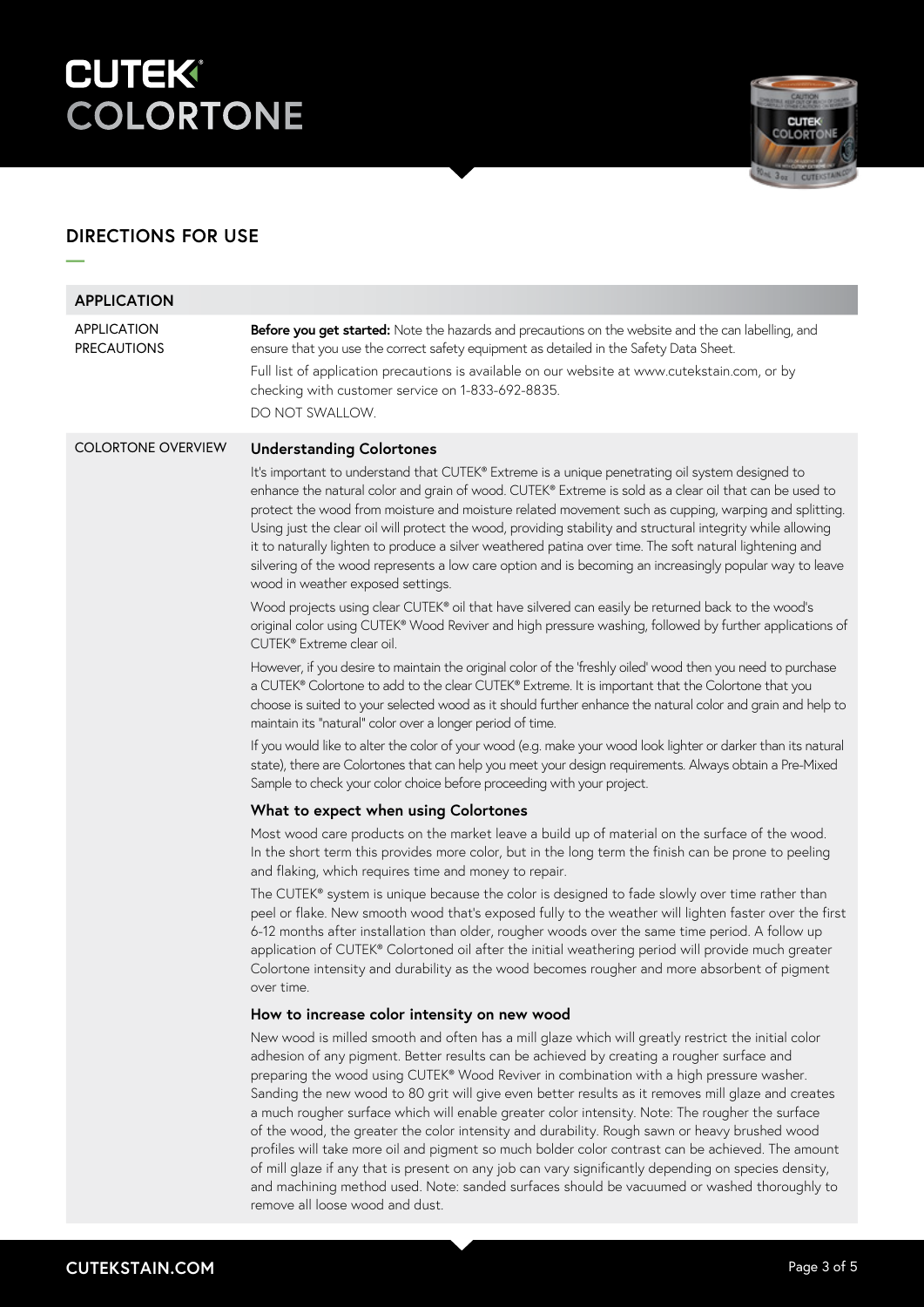

#### STEP BY STEP APPLICATION PROCESS

Stir the contents of the CUTEK® Colortone thoroughly and add to the clear CUTEK® Extreme as follows:

- For .95 gal (3.6 liter) CUTEK® Extreme add 1 Colortone
- For 5 gal (18.9 liter) CUTEK® Extreme add 5 Colortones

Thoroughly stir combined mixture from the bottom of the can BEFORE AND DURING use. Failure to do this may result in inconsistent color.

For best results, one coat of clear CUTEK® Extreme wood oil should be applied to all faces of the wood prior to installing, with a second and third coat of Colortoned CUTEK® Extreme wood oil applied to the top surface, after installation, once the first coat is completely dry and non-greasy. CUTEK® Colortones are only to be used with CUTEK® Extreme. CUTEK® Colortones are not compatible with and must not be mixed into any third-party product.

**Clean-up:** Equipment (including brushes) may be cleaned with mineral spirits or soap and water. If not correctly cleaned or disposed of, oily rags and other oily materials may cause combustion fires. After use you MUST immediately spread out all oily material outside to dry, by flattening them out to their full size in an airy spot at temperatures above 39 degrees Fahrenheit (4°C), or wash them thoroughly with water and detergent and rinse. Remove all oil from all clothes, tools, rags and any other materials contacted during use or as a result of an accidental spill. Ensure wash water is disposed in accordance with local regulations.

### **MAINTENANCE**

With CUTEK®, maintenance is simple, fast, and cost effective. CUTEK® Extreme will not crack, peel or split, and your wood can be easily rejuvenated or restored using our Prepare and Protect system - no need to sand or strip.

CUTEK® Extreme wood oil should be reapplied when the wood is no longer beading water, or as frequently as necessary to retain the natural beauty and color of the wood or refresh your chosen CUTEK® Colortone.

Typically, horizontal exterior wood surfaces exposed to full weather such as pool decks and handrails will require recoating more frequently (initially after 6-12 months), while other surfaces such as vertical rough-sawn cladding will need recoating less often.

| <b>STORAGE &amp; SAFETY</b> |                                                                                                                                                                                                                                                                                                                                                                                     |
|-----------------------------|-------------------------------------------------------------------------------------------------------------------------------------------------------------------------------------------------------------------------------------------------------------------------------------------------------------------------------------------------------------------------------------|
| <b>SAFETY</b>               | Read the Safety Data Sheet and any precautions on container labels.                                                                                                                                                                                                                                                                                                                 |
| <b>STORAGE</b>              | This product is NOT classified as dangerous goods for transport or storage in the USA. Store in well<br>ventilated bunded area under cover and away from sources of heat. Keep containers closed at all times.                                                                                                                                                                      |
| <b>HANDLING</b>             | As with any chemical, ingestion, inhalation or contact with eyes and skin should be avoided by good<br>occupational work practice. Eye protection approved to ANSI Z87.1-2015 and impervious rubber<br>gloves should be worn where there is a risk of splashes entering the eyes or contacting the skin.<br>Always wash hands before smoking, eating, drinking or using the toilet. |
| <b>USING</b>                | Use with good ventilation and avoid inhalation of spray mists and fumes. If risk of inhalation of<br>spray mists exists, wear combined organic vapour/particulate respirator.                                                                                                                                                                                                       |
| <b>FLAMMABILITY</b>         | This product is not flammable. On burning may emit toxic fumes.                                                                                                                                                                                                                                                                                                                     |